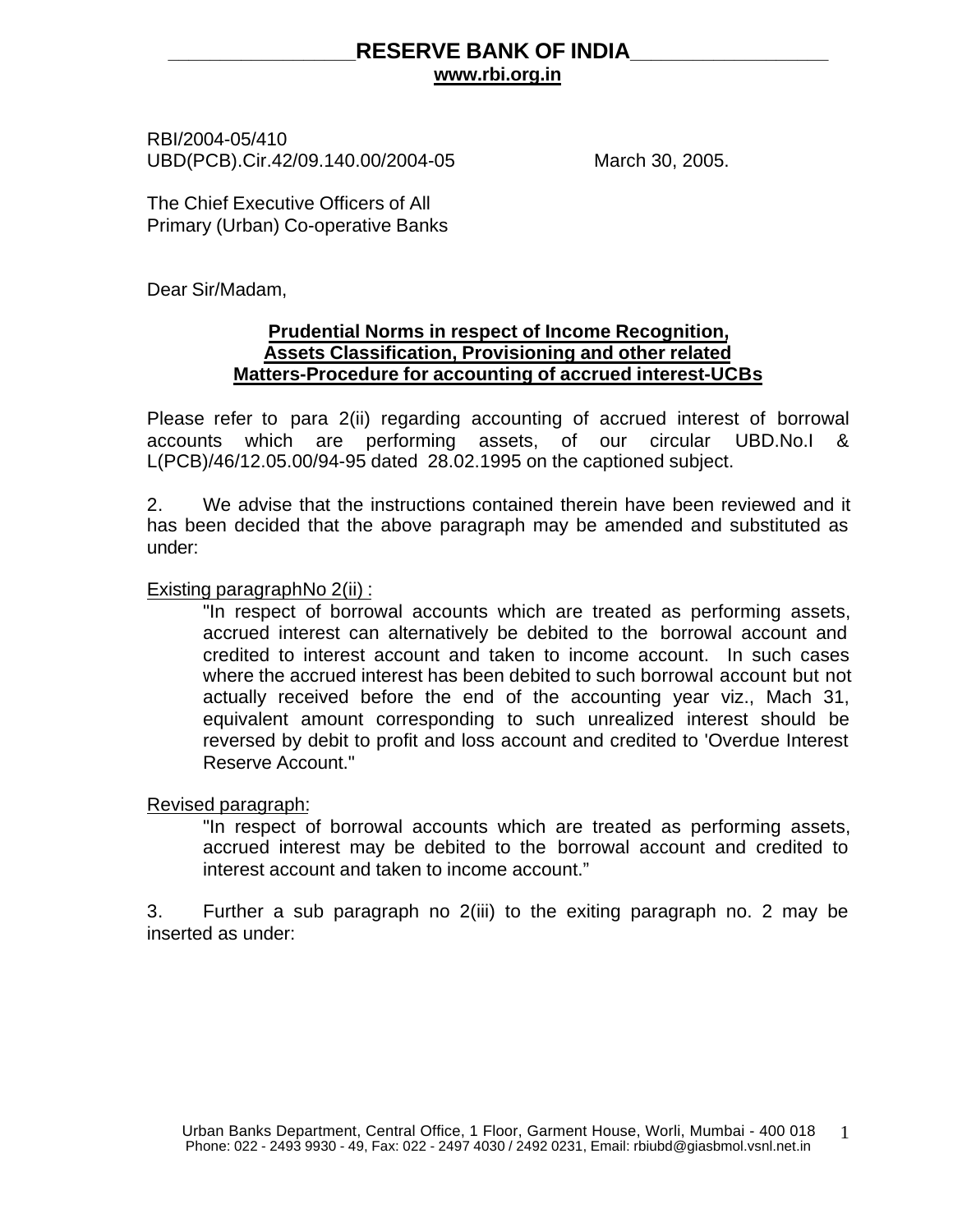### Para 2(iii) -Reversal of income

"If any advance, including bills purchased and discounted, becomes NPA as at the close of any year, interest accrued and credited to income account in the corresponding previous year, should be reversed or provided for if the same is not realised. This will apply to Government guaranteed accounts also."

4. In view of the foregoing, the Memorandum of Instructions annexed to the above circular has been suitably modified and is given in the enclosed annexure. Other instructions contained therein, remain unchanged.

5. Please acknowledge receipt to the concerned Regional Office of Reserve Bank of India.

Yours faithfully,

(K.R.Ananda) Chief General Manager-in-charge.

Encls: As above.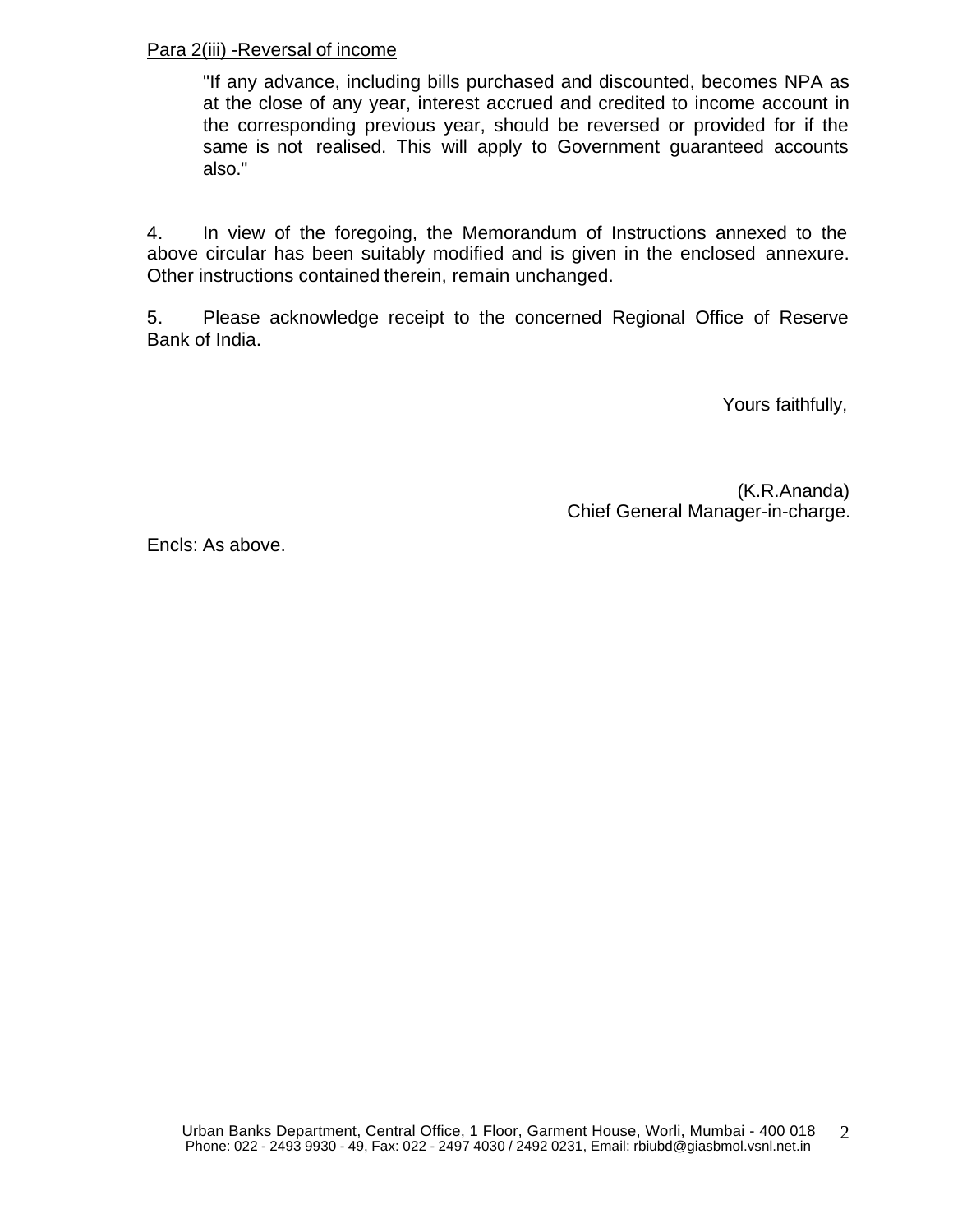#### **Illustrative Accounting Entries to be passed in respect of Accrued Interest on both the Performing and Non-performing Advances**

### **I. Accrued Interest on Performing Advances**

(i) It has been clarified in paragraph 2(ii) of this circular that accrued interest in respect of performing advances may be charged to borrowal accounts and taken to income account. Illustratively, if the accrued interest is Rs.10,000/- in respect of performing advances of a borrower 'X' (cash credit, overdraft, loan account, etc.) the following entries can be passed in the Books of Account.

| (Dr) Borrower's account (CC, OD, Ioan) | Rs.10,000.00 |
|----------------------------------------|--------------|
| (Cr) Interest account                  | Rs.10,000.00 |

(ii) In case the accrued interest of Rs.10,000/- in respect of the borrowal account is not actually realised and the account has become NPA as at the close of subsequent year, interest accrued and credited to income account in the corresponding previous year, should be reversed or provided for if the same is not realised by passing the following entries:

|      | $(Dr)$ $(P&L a/c)$               | Rs. 10,000.00 |
|------|----------------------------------|---------------|
| (Cr) | Overdue Interest Reserve Account | Rs. 10,000.00 |

(iii) In case accrued interest is realised subsequently, the following entries may be passed:

| (Dr) | Cash/Bank account                                         | Rs. 10,000.00                   |
|------|-----------------------------------------------------------|---------------------------------|
| (Cr) | Borrower's Account (CC, OD, Loan)                         | Rs 10, 000.00                   |
| (Dr) | Overdue Interest Reserve Account<br>(Cr) Interest account | Rs. 10, 000.00<br>Rs. 10,000.00 |